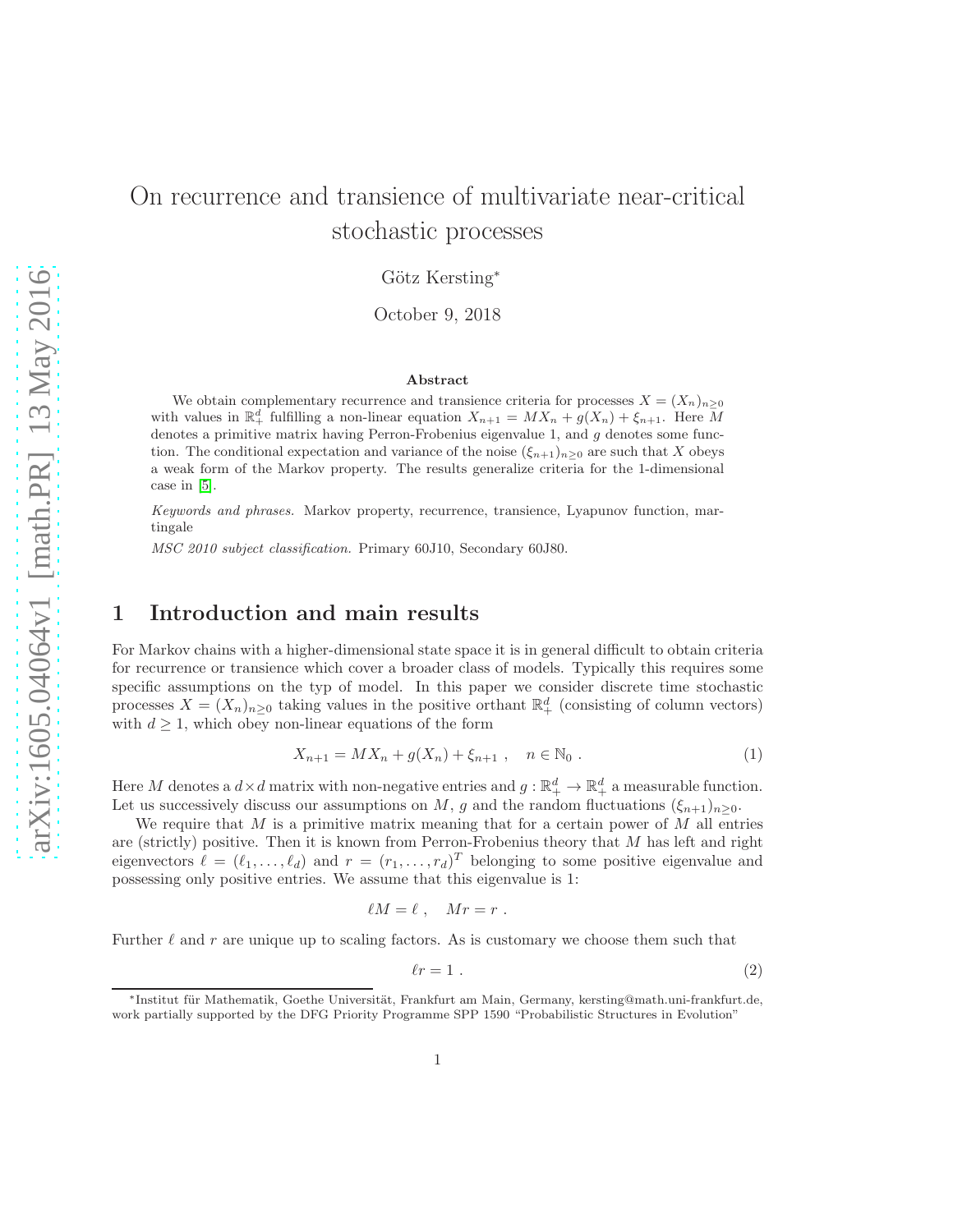For the function  $q$  we assume that

<span id="page-1-1"></span><span id="page-1-0"></span>
$$
||g(x)|| = o(||x||) \text{ as } ||x|| \to \infty \tag{3}
$$

with some norm  $\| \cdot \|$  on the Euclidian space  $\mathbb{R}^d$ .

As to the random fluctuations we demand that X is adapted to a filtration  $\mathcal{F} = (\mathcal{F}_n)_{n>0}$  such that

$$
\mathbf{E}[\ell\xi_{n+1} \mid \mathcal{F}_n] = 0 \;, \quad \mathbf{E}[(\ell\xi_{n+1})^2 \mid \mathcal{F}_n] = \sigma^2(X_n) \text{ a.s.} \tag{4}
$$

for some measurable function  $\sigma : \mathbb{R}^d_+ \to \mathbb{R}_+$  fulfilling

<span id="page-1-2"></span>
$$
\sigma(x) = o(\|x\|) \quad \text{for } \|x\| \to \infty \tag{5}
$$

In view of applications such as branching processes we might summerize these requirements on the whole as the assumption of near criticality. Quite a few models fit into this framework. Here we do not dwell on them but refer to the paper [\[6\]](#page-11-1) and to the literature cited therein. The assumption [\(4\)](#page-1-0) establishes a weak form of the Markov property. We do not assume that X is a Markov chain but just formulate those assumptions which are required for the martingale considerations in our proofs. Certainly applications of our results will typically concern Markov chains.

The aim of this paper is to establish criteria which allow to decide whether  $||X_n|| \to \infty$  is an event of zero probability or not. Loosely speaking these are criteria for *recurrence* or *transience* of our models. In the univariate case  $d = 1$  this question has been discussed in [\[5\]](#page-11-0). Ignoring some side conditions the result there was as follows: If for some  $\varepsilon > 0$  and for x sufficiently large

$$
xg(x) \le \frac{1-\varepsilon}{2}\sigma^2(x) ,
$$

then we have recurrence. If on the other hand for some  $\varepsilon > 0$  and for x sufficiently large

$$
xg(x) \ge \frac{1+\varepsilon}{2}\sigma^2(x) ,
$$

then there is transience. Heuristically this can be understood as follows: In the first regime it is the noise  $\xi_{n+1}$  which dominates the drift  $g(X_n)$ , while in the second regime it is the other way round. We like to generalize this dichotomy to the multivariate setting.

A possible way of generalization is to suitably convert each of the two conditions to  $all x \in \mathbb{R}^d_+$ with sufficiently large norm  $||x||$ , see Klebaner [\[7\]](#page-11-2) and González et al [\[3\]](#page-11-3). A relaxation of this approach for special choices of g and  $\sigma^2$  covering new examples has been obtained by Adam [\[1\]](#page-11-4). Yet one can do with weaker assumptions. The intuition behind this assertion is that our processes behave in a sense 1-dimensional. More precisely, if the event  $||X_n|| \to \infty$  occurs, then in view of [\(3\)](#page-1-1) and [\(5\)](#page-1-2) it is the term  $MX_n$ , which dominates on the right-hand side of [\(1\)](#page-0-0). Thus one would expect that  $X_n$  will escape to  $\infty$  approximately along the ray  $\overline{r} = \{vr : \nu \geq 0\}$  spanned by the eigenvector  $r$  of  $M$ . This suggests that the two conditions above are required only in certain vicinities of this ray. (The last assertion of Theorem 2 below confirms this heuristics.)

To formalize these considerations let us introduce some notation. For any  $x \in \mathbb{R}^d$  let

<span id="page-1-3"></span>
$$
\hat{x} := r\ell x
$$
,  $\check{x} := (I - r\ell)x$ , thus  $x = \hat{x} + \check{x}$ ,

with the identity matrix I. Note that  $\hat{x}$  is the multiple  $(\ell x)r$  of the vector r and thus belongs to the ray  $\bar{r}$ . From [\(2\)](#page-0-1)  $r\ell r\ell = r\ell$  respectively  $\hat{x} = \hat{x}$  meaning that  $r\ell$  is a projection matrix. Moreover  $\ell \hat{x} = \ell x$  or  $\ell \check{x} = 0$ . The two conditions  $\hat{x} \in \overline{r}$  and  $\ell \hat{x} = \ell x$  determine  $\hat{x} \in \mathbb{R}^d$  uniquely.

For convenience we reqire the additional moment condition (which could be relaxed)

$$
\exists \delta > 0, c < \infty : \mathbf{E}[\|\xi_{n+1}\|^p \mid \mathcal{F}_n] \le c\sigma^p(X_n) \quad \text{with } p = 2 + \delta . \tag{A1}
$$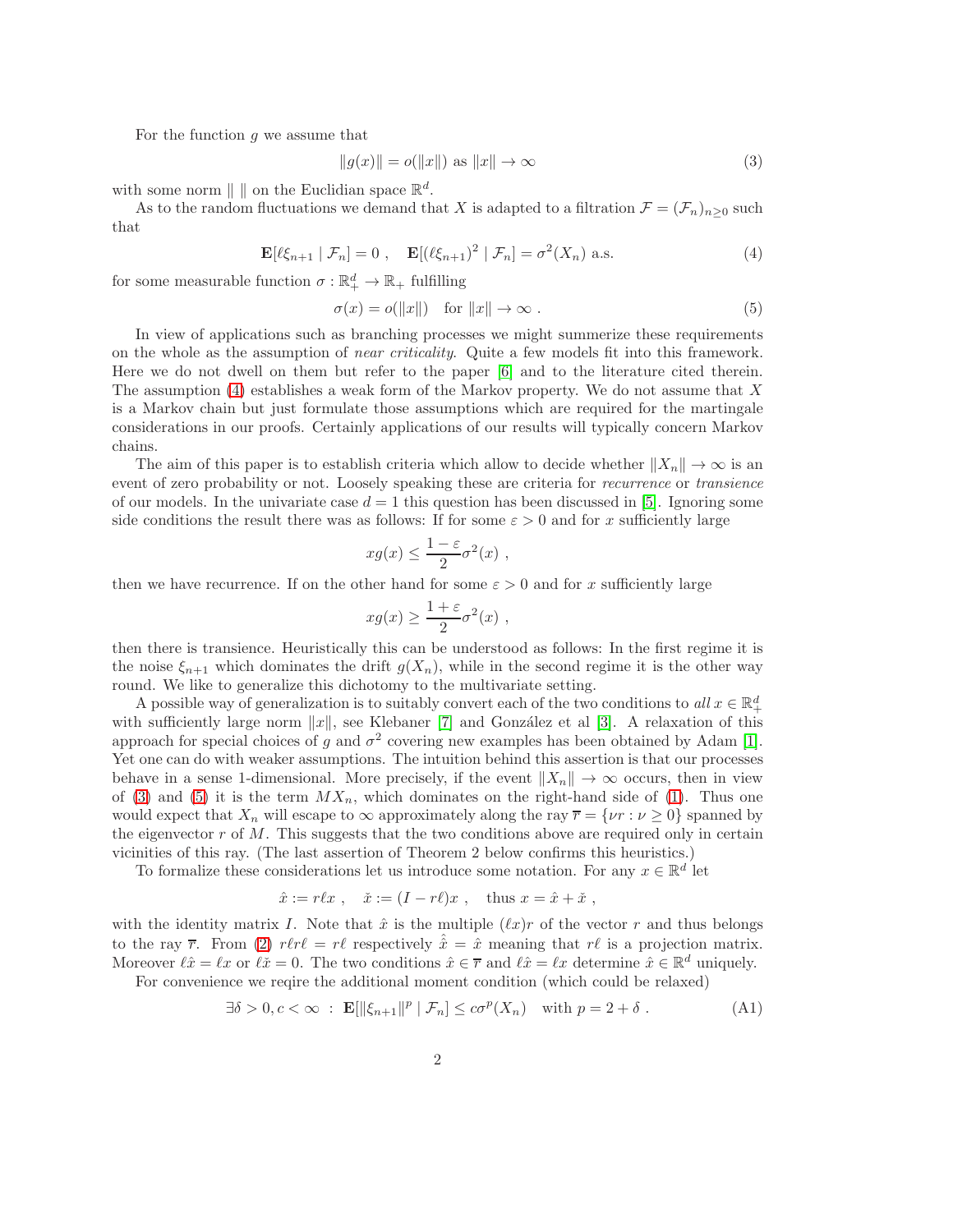**Theorem 1.** Let (A1) be fulfilled and let  $\varepsilon > 0$ . Assume that for every  $b > 0$  there exists some  $a > 0$  such that for  $x \in \mathbb{R}^d_+$ 

$$
||x|| \ge a , ||\check{x}||^2 \le b||x|| \cdot ||g(x)|| \Rightarrow \ell x \cdot \ell g(x) \le \frac{1-\varepsilon}{2}\sigma^2(x) . \tag{6}
$$

Then

<span id="page-2-3"></span><span id="page-2-1"></span><span id="page-2-0"></span>
$$
\mathbf{P}(\|X_n\| \to \infty) = 0.
$$

In the case  $d = 1$  we have  $\tilde{x} = 0$  and  $\ell x \cdot \ell g(x) = xg(x)$  such that we are back to the result from [\[5\]](#page-11-0). Note that due to [\(3\)](#page-1-1) the above condition  $\|\check{x}\|^2 \le b \|x\| \cdot \|g(x)\|$  applies only to vectors  $x \in \mathbb{R}^d_+$ with  $\|\check{x}\| = o(\|x\|)$  for  $\|x\| \to \infty$ . Since also  $\check{x} = 0$  for  $x \in \overline{r}$ , the condition defines a certain vicinity of the ray  $\bar{r}$  (depending on g). Outside this region the relation between g and  $\sigma^2$  stays arbitrary.

For our second result on divergence of  $(X_n)_{n>0}$  we first rule out an evident case. We assume

$$
\exists u > 0 : \mathbf{P}(X_n \to X_\infty \text{ with } u \le ||X_\infty|| < \infty) = 0.
$$
 (A2)

Moreover we strengthen [\(5\)](#page-1-2) to the assumption

$$
\exists \kappa > 1/\delta \; : \; \sigma(x) = O(||x|| \log^{-\kappa} ||x||) \text{ for } ||x|| \to \infty , \tag{A3}
$$

where  $\delta$  is as in assumption [\(A1\)](#page-1-3).

**Theorem 2.** Let [\(A1\)](#page-1-3) to [\(A3\)](#page-2-0) be fulfilled and let  $\varepsilon > 0$ . Assume that for every  $b > 0$  there exists some  $a > 0$  such that for  $x \in \mathbb{R}^d_+$ 

$$
||x|| \ge a , ||\tilde{x}|| \le b\sigma(x) \Rightarrow \ell x \cdot \ell g(x) \ge \frac{1+\varepsilon}{2}\sigma^2(x) . \tag{7}
$$

Then there is a real number  $v \geq 0$  such that

<span id="page-2-2"></span>
$$
\mathbf{P}\big(\limsup_n\|X_n\|\leq v\text{ or }\|X_n\|\to\infty\big)=1.
$$

If also for every  $c > 0$  there is a  $n \in \mathbb{N}_0$  such that  $\mathbf{P}(\|X_n\| > c) > 0$ , then

$$
\mathbf{P}(\|X_n\| \to \infty) > 0 \quad \text{and} \quad \mathbf{P}\left(\frac{X_n}{\|X_n\|} \to \frac{r}{\|r\|} \mid \|X_n\| \to \infty\right) = 1 \; .
$$

Again we recover for  $d = 1$  the corresponding result from [\[5\]](#page-11-0). Due to [\(A3\)](#page-2-0) it is now the condition  $\|\check{x}\| \leq b\sigma(x)$  giving the vicinity of the ray  $\overline{r}$ , where  $g(x)$  and  $\sigma^2(x)$  are interrelated.

Remarks. Let us comment on the assumptions of Theorem 2.

1. Obviously [\(A2\)](#page-2-1) is also a necessary requirement in Theorem 2. Typically it is easily checked in concrete examples. For Markov chains with a countable discrete state space  $S \subset \mathbb{R}^d_+$ it says that away from zero there are no absorbing states. In the general case there is the following criterion: [\(A2\)](#page-2-1) holds if  $\ell g(x)$  is uniformly bounded away from zero on sets of the form  $\{x \in \mathbb{R}^d_+ : u \leq \ell x \leq u+1\}$  with  $u > 0$  sufficiently large. For the proof of this claim adopt the arguments at the end of section 2 in [\[5\]](#page-11-0) to the process  $(\ell X_n)_{n>0}$ .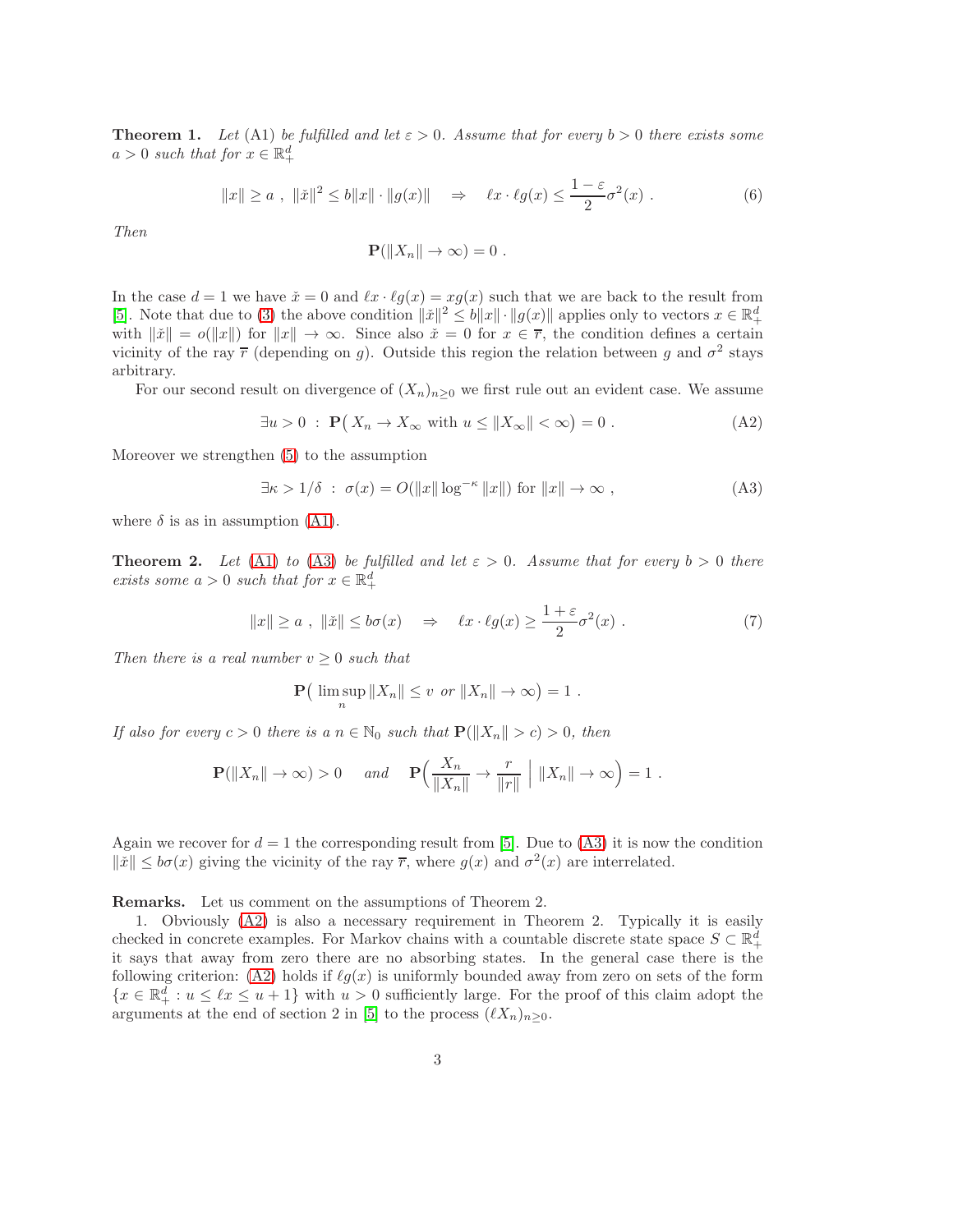2. Assumption [\(A3\)](#page-2-0) cannot be weakened substantially in our general context. This follows from example C, Section 3 in [\[5\]](#page-11-0). We note that [\(A3\)](#page-2-0) is weaker than the corresponding assumption in [\[5\]](#page-11-0) for the 1-dimensional case.

3. Remarkably, condition [\(7\)](#page-2-2) cannot be relaxed in our general context. It is not enough to require [\(7\)](#page-2-2) just for *some*  $b > 0$  as we shall see at the end of this paper by means of a counterexample. It is tempting to conjecture that condition [\(6\)](#page-2-3) cannot be weakened, too. П

So far we have not specified any choice of the norm  $\| \, \|$  on  $\mathbb{R}^d$ . This was not necessary so far, since as is well-known all norms on a finite dimensional Euclidean space are equivalent, and one easily convinces oneself that all our conditions or statements involving norms are preserved if one passes to an equivalent norm. Thus, in examples one may work with the most convenient one, e.g. the  $l_1$ - or  $l_2$ -norm. For our proofs these norms are not appropriate. We shall utilize a norm specificially suited for our purposes. This norm is introduced in section 2. The proofs of the theorems are then presented in section 3 and 4. They use ideas from [\[5\]](#page-11-0) and [\[8\]](#page-11-5) and are based on the construction of Lyapunov functions of the form

$$
l_{\alpha,\beta,\gamma,j}(x) = (1 + \gamma x_j/\ell x) \frac{\|\tilde{x}\|^2}{(\ell x)^2} (\log \ell x)^{-\beta - 1} + \alpha (\log \ell x)^{-\beta}
$$

with  $x = (x_1, \ldots, x_d)^T \in \mathbb{R}^d_+$ ,  $1 \leq j \leq d$ ,  $\alpha > 0$ ,  $\gamma \geq 0$  and either  $\beta = -1$  or  $\beta > 0$ . Section 5 contains the counterexample.

For notational convenience we use the symbol  $c$  for a positive constant which may change its value from line to line.

#### 2 A useful norm

Let us briefly put together the facts on matrices which we are going to use. Recall that  $M$  is a primitive matrix with Perron-Frobenius eigenvalue 1 and corresponding left and right eigenvectors  $\ell$  and r. Then as is well-known from Perron-Frobenius theory (see [\[9\]](#page-11-6))

$$
\max\{|\eta| : \eta \text{ is an eigenvalue of } M - r\ell\} < 1.
$$

This maximum is called the *spectral radius* of the matrix  $M - r\ell$ . It follows from matrix theory (see [\[4\]](#page-11-7), Lemma 5.6.10) that one can construct a matrix norm  $\| \cdot \|$  on the space of all  $d \times d$  matrices such that

$$
\rho := \|M - r\ell\| < 1 \; .
$$

From this matrix norm we obtain (see [\[4\]](#page-11-7), Theorem 5.7.13) a functional  $\| \|\$  on  $\mathbb{R}^d$  via

$$
||x|| := ||C_x|| , \quad x \in \mathbb{R}^d ,
$$

where  $C_x$  denotes the  $d \times d$  matrix having all columns equal to x.  $\|\cdot\|$  is a norm, since the properties of norms transfer from  $\| \|\$  directly to  $\| \|.$  This is the norm we are going to work with in the sequel. It has the property

<span id="page-3-1"></span><span id="page-3-0"></span>
$$
||Ax|| \le ||A|| \cdot ||x|| \tag{8}
$$

for  $x \in \mathbb{R}^d$  and any  $d \times d$  matrix A. Indeed  $C_{Ax} = AC_x$  and the property  $||C_{Ax}|| \le ||A|| \cdot ||C_x||$ of matrix norms gives the claim. In particular

$$
||(M - r\ell)x|| \le \rho ||x||. \tag{9}
$$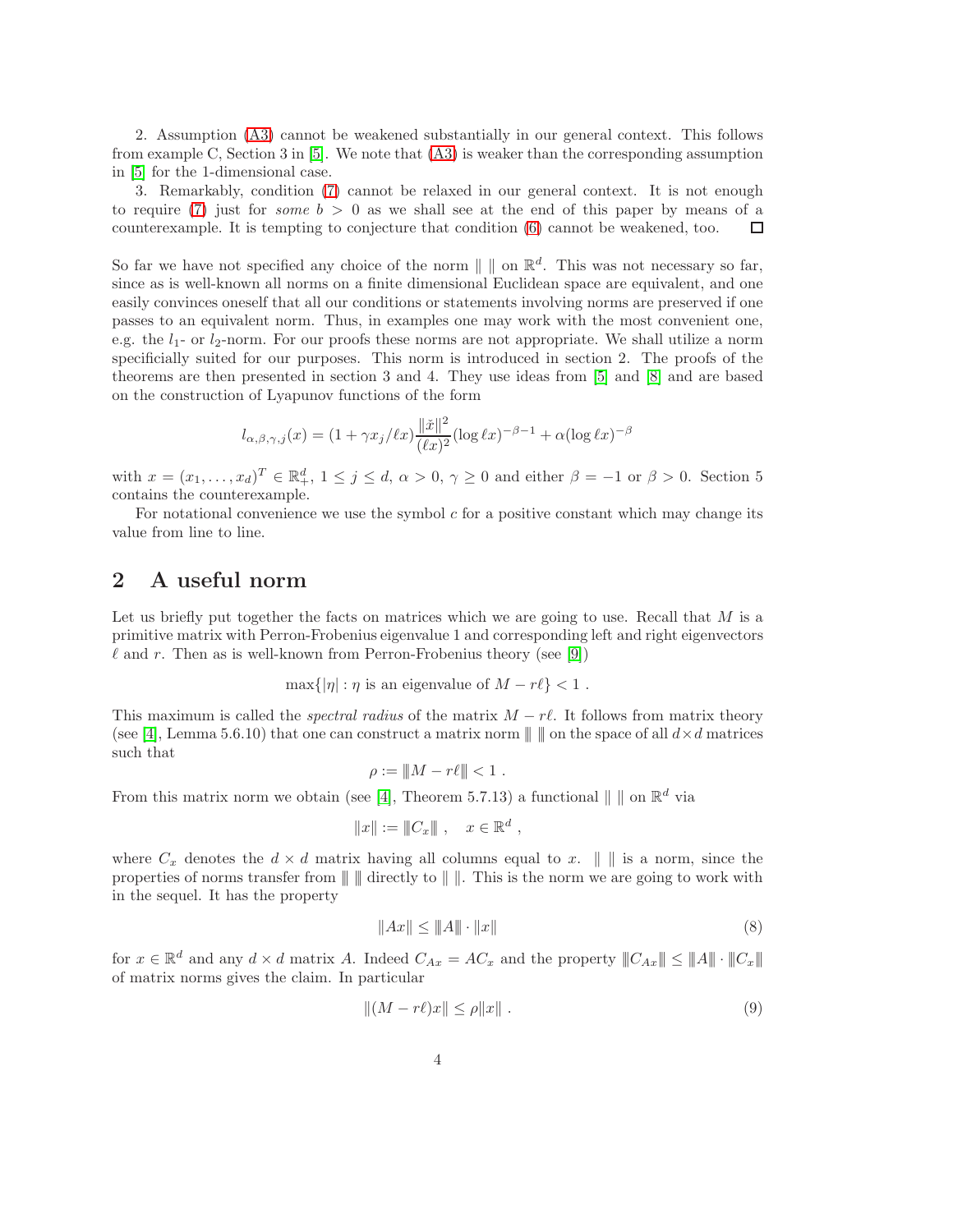Thus  $M - r\ell$  induces a contraction in the norm  $\| \cdot \|$ .

By equivalence of norms we may change from  $\| \cdot \|$  to any other norm. In particular there is a constant  $\lambda < \infty$  such that

<span id="page-4-0"></span>
$$
\|\check{x}\| \le \lambda \ell x \quad \text{for all } x \in \mathbb{R}_+^d \tag{10}
$$

To see this observe that from the inequality [\(8\)](#page-3-0) we have  $\|\tilde{x}\| \leq \gamma \|x\|$  with  $\gamma = \|I - r\ell\|$ . Also  $||x||' := \ell_1 |x_1| + \cdots + \ell_d |x_d|$  defines a norm on  $\mathbb{R}^d$ , since  $\ell_i > 0$  for all  $i = 1, \ldots, d$ . Thus by equivalence of norms we arrive at [\(10\)](#page-4-0).

In order to apply these results to our process  $(X_n)_{n>0}$  note that we have  $(I-r\ell)M = M-r\ell =$  $M(I - r\ell)$  and  $\ell \check{X}_n = 0$ , thus

$$
\tilde{X}_{n+1} = (I - r\ell)(MX_n + g(X_n) + \xi_{n+1})
$$
  
=  $(M - r\ell)\tilde{X}_n + (I - r\ell)(g(X_n) + \xi_{n+1}).$ 

From  $(9)$  to  $(10)$  it follows that

$$
\|\check{X}_{n+1}\| \le \rho \|\check{X}_n\| + c\,\ell g(X_n) + c\,\|\xi_{n+1}\| \tag{11}
$$

for some  $c < \infty$ . (Here we need that  $g(x)$  has only non-negative components.) Further observe that for any  $\mu > 0$  and  $a, b \geq 0$  we have

<span id="page-4-3"></span><span id="page-4-2"></span><span id="page-4-1"></span>
$$
(a+b)^2 \le (1+\mu)a^2 + (1+\mu^{-1})b^2.
$$
 (12)

Applying this estimate twice to the right-hand side of [\(11\)](#page-4-1) we obtain for any  $\mu > 0$ 

$$
\|\check{X}_{n+1}\|^2 \le (1+\mu)\rho^2 \|\check{X}_n\|^2 + c\left(\ell g(X_n)\right)^2 + c\|\xi_{n+1}\|^2 \tag{13}
$$

with a suitable  $c < \infty$ .

## 3 Proof of Theorem 1

First observe that if we replace  $X_n$  by  $\overline{X}_n := X_n + r$  for all  $n \geq 0$  then equations [\(1\)](#page-0-0) and [\(4\)](#page-1-0) as well as assumption (A1) still hold, if  $g(x)$  and  $\sigma^2(x)$  are replaced by  $\overline{g}(x) := g(x - r)$  and  $\overline{\sigma}^2(x) =: \sigma^2(x-r)$ . Note that the assumptions [\(3\)](#page-1-1) and [\(5\)](#page-1-2) are not affected if g and  $\sigma^2$  are substituted by  $\bar{g}$  and  $\bar{\sigma}^2$ , and the same holds true for the conditions formulated in Theorem 1 if one replaces  $\varepsilon$  by  $\varepsilon/2$ . Thus without loss of generality we may assume  $\ell X_n \geq 1$  for all  $n \geq 0$ throughout the proof. Then for any  $\alpha > 0$ 

$$
L_n := \frac{\|\check{X}_n\|^2}{(\ell X_n)^2} + \alpha \log \ell X_n , \quad n \in \mathbb{N}_0 ,
$$

is a sequence of non-negative random variables. We show that for large  $\alpha$  it possesses a supermartingale property. The proof uses the following estimate, where  $I(A)$  denotes the indicator variable of an event A.

**Lemma 1.** For all  $t > 0$ ,  $h > -t$  and  $\eta > 0$ 

$$
\log(t + h) \le \log t + \frac{h}{t} - \frac{1}{2(1 + \eta)} \frac{h^2}{t^2} I(h \le \eta t) .
$$

Proof. See formula (2) in [\[5\]](#page-11-0).

 $\Box$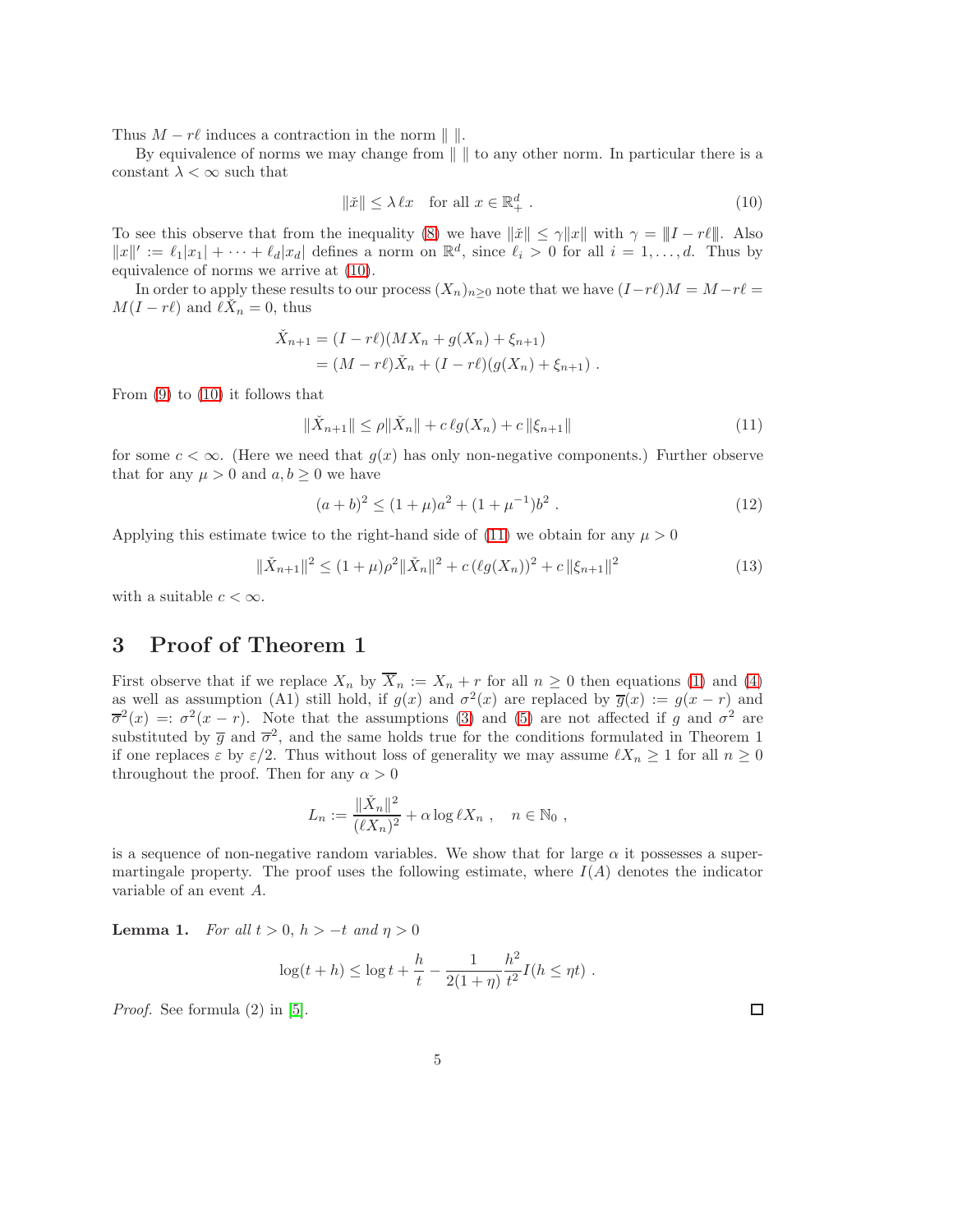**Lemma 2.** If  $\alpha$  is chosen large enough, then there is a number  $s > 0$  such that

$$
\ell X_n \ge s \quad \Rightarrow \quad \mathbf{E}[L_{n+1} \mid \mathcal{F}_n] \le L_n \ \ a.s.
$$

*Proof.* Since  $\ell M = \ell$  we have the equation

$$
\ell X_{n+1} = \ell X_n + \ell g(X_n) + \ell \xi_{n+1} . \tag{14}
$$

<span id="page-5-3"></span><span id="page-5-2"></span><span id="page-5-1"></span><span id="page-5-0"></span>.

Thus  $\ell \xi_{n+1} \geq -\mu \ell X_n$  implies  $\ell X_{n+1} \geq (1 - \mu) \ell X_n$ . Together with [\(13\)](#page-4-2) and [\(10\)](#page-4-0) this entails

$$
\frac{\|\check{X}_{n+1}\|^2}{(\ell X_{n+1})^2} \le \frac{(1+\mu)\rho^2 \|\check{X}_n\|^2 + c\left(\ell g(X_n)\right)^2 + c\left\|\xi_{n+1}\right\|^2}{(1-\mu)^2 (\ell X_n)^2} + \lambda^2 I(\ell \xi_{n+1} < -\mu \ell X_n) \tag{15}
$$

for some sufficiently large  $c < \infty$ . Now  $\rho < 1$ , thus, if  $\mu$  is sufficiently close to 0,

$$
\frac{\|\check{X}_{n+1}\|^2}{(\ell X_{n+1})^2} \le (1-\mu) \frac{\|\check{X}_n\|^2}{(\ell X_n)^2} + c \frac{(\ell g(X_n))^2 + \|\xi_{n+1}\|^2}{(\ell X_n)^2} + \lambda^2 \frac{(\ell \xi_{n+1})^2}{\mu^2 (\ell X_n)^2}
$$

In view of  $(A1)$ , if we further enlarge c,

$$
\mathbf{E}\Big[\frac{\|\check{X}_{n+1}\|^2}{(\ell X_{n+1})^2} \mid \mathcal{F}_n\Big] \le (1-\mu) \frac{\|\check{X}_n\|^2}{(\ell X_n)^2} + c \frac{(\ell g(X_n))^2 + \sigma^2(X_n)}{(\ell X_n)^2} \text{ a.s.}
$$
(16)

Next from [\(14\)](#page-5-0) and Lemma 1 (with  $t = \ell X_n + \ell g(X_n)$  and  $h = \ell \xi_{n+1}$ ) for  $\eta > 0$ 

$$
\log \ell X_{n+1} \leq \log(\ell X_n + \ell g(X_n)) + \frac{\ell \xi_{n+1}}{\ell X_n} - \frac{(\ell \xi_{n+1})^2}{2(1+\eta)(\ell X_n)^2} I(\ell \xi_{n+1} \leq \eta(\ell X_n + \ell g(X_n))) .
$$

Taking the concavity of the log-function into account we get

$$
\log \ell X_{n+1} \leq \log \ell X_n + \frac{\ell g(X_n)}{\ell X_n} + \frac{\ell \xi_{n+1}}{\ell X_n} - \frac{(\ell \xi_{n+1})^2}{2(1+\eta)(\ell X_n)^2} + \frac{(\ell \xi_{n+1})^2}{(\ell X_n)^2} I(\ell \xi_{n+1} > \eta \ell X_n) .
$$

Using  $(4)$ ,  $(41)$  and the Markov inequality and choosing  $\eta$  sufficiently small it follows

$$
\mathbf{E}[\log \ell X_{n+1} \mid \mathcal{F}_n] \le \log \ell X_n + \frac{\ell g(X_n)}{\ell X_n} - \frac{(1 - \varepsilon/3)\sigma^2(X_n)}{2(\ell X_n)^2} + c \frac{\sigma^p(X_n)}{(\ell X_n)^p} \text{ a.s.}
$$

with some  $c < \infty$ . Because of [\(5\)](#page-1-2) there is a number  $s > 0$  such that for  $\ell X_n \geq s$ 

$$
\mathbf{E}[\log \ell X_{n+1} \mid \mathcal{F}_n] \le \log \ell X_n + \frac{\ell g(X_n)}{\ell X_n} - \frac{(1 - \varepsilon/2)\sigma^2(X_n)}{2(\ell X_n)^2} \text{ a.s.}
$$
 (17)

Now combining [\(16\)](#page-5-1) and [\(17\)](#page-5-2) and using [\(3\)](#page-1-1) we get

$$
\mathbf{E}[L_{n+1} | \mathcal{F}_n] \le L_n - \mu \frac{\|\check{X}_n\|^2}{(\ell X_n)^2} + (\alpha + c) \frac{\ell g(X_n)}{\ell X_n} - \left(\frac{1 - \varepsilon/2}{2}\alpha - c\right) \frac{\sigma^2(X_n)}{(\ell X_n)^2} \text{ a.s.}
$$

for  $\ell X_n\geq s$  and  $s$  sufficiently large. If we let  $\alpha\geq 6c/\varepsilon-c$  we arrive at

$$
\mathbf{E}[L_{n+1} | \mathcal{F}_n] \le L_n - \mu \frac{\|\check{X}_n\|^2}{(\ell X_n)^2} + (\alpha + c) \left(\frac{\ell g(X_n)}{\ell X_n} - \frac{1 - \varepsilon \sigma^2(X_n)}{2} \right) \text{ a.s.}
$$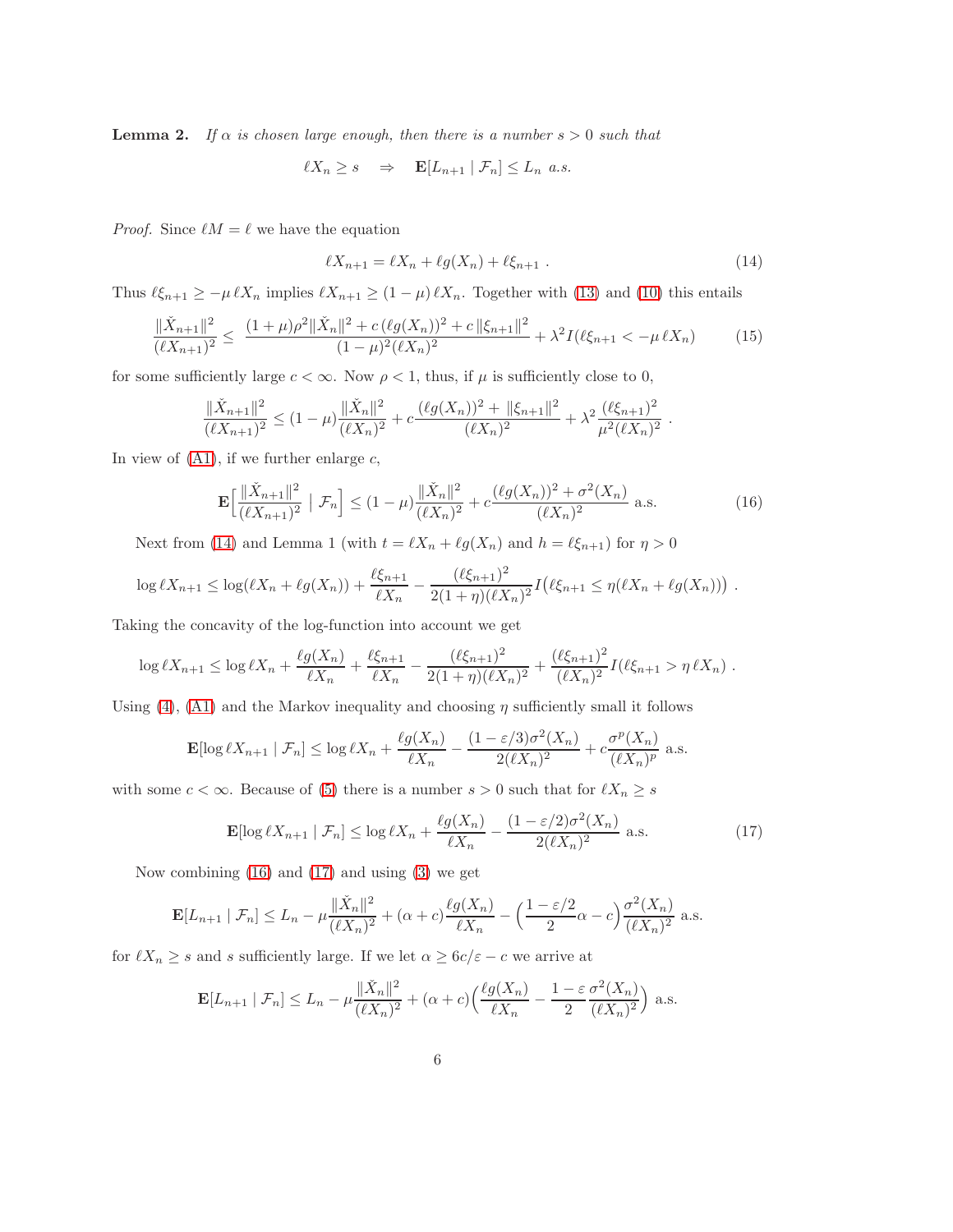for  $\ell X_n \geq s$ . We are now ready for the conclusion:

If  $(\alpha + c)\ell g(X_n) \cdot \ell X_n \leq \mu ||\check{X}_n||^2$ , then obviously  $\mathbf{E}[L_{n+1} | \mathcal{F}_n] \leq L_n$  a.s. for  $\ell X_n \geq s$ .

If on the other hand  $\mu ||\check{X}_n||^2 \leq (\alpha + c) \ell \mathcal{G}(X_n) \cdot \ell X_n$  then by equivalence of norms there is a  $b < \infty$  such that  $\|\tilde{X}_n\|^2 \le b \|g(X_n)\| \cdot \|X_n\|$ . Now the assumption of Theorem 1 comes into play, and again  $\mathbf{E}[L_{n+1} | \mathcal{F}_n] \leq L_n$  a.s., if only  $\ell X_n$  is large enough. Thus the claim of the lemma follows.  $\Box$ 

We complete the proof of Theorem 1 now as in [\[5\]](#page-11-0). Suppose that the event  $||X_n|| \to \infty$  has positive probability. Then the same holds for the event  $L_n \to \infty$ , and there is natural number N such that  $P(E) > 0$  for the event

$$
E = \{ \inf_{n \ge N} L_n \ge s, L_n \to \infty \} .
$$

Define the stopping time

$$
T_N := \min\{n \ge N : L_n < s\} \; .
$$

In view of Lemma 2 the process  $(L_{n \wedge T})_{n \geq N}$  is a supermartingale. It is non-negative and thus a.s. convergent. However, on the event E we have  $T_N = \infty$  and  $L_n \to \infty$  and consequently  $L_{n\wedge T} \to \infty$ . This contradicts the assumption  $P(E) > 0$ , and the proof is finished.

# 4 Proof of Theorem 2

Here we may replace  $X_n$  by  $X_n + 3r$ . Therefore without loss of generality we assume  $\ell X_n \geq 3$ for all  $n \in \mathbb{N}_0$ . Now we consider the processes  $L = L^{\alpha,\beta,\gamma,j}$  given by

$$
L_n = L_n^{\alpha,\beta,\gamma,j} := \frac{(1 + \gamma X_{n,j}/\ell X_n) ||\check{X}_n||^2}{(\ell X_n)^2 (\log \ell X_n)^{\beta+1}} + \alpha (\log \ell X_n)^{-\beta} , n \in \mathbb{N}_0 ,
$$

with the jth component  $X_{n,j}$  of  $X_n$ ,  $1 \leq j \leq d$ , and with  $\alpha, \beta > 0$  and  $\gamma \geq 0$ . For convenience we only treat the case  $2 < p \leq 3$  in which the following estimate is valid (in the case  $p > 3$  further terms of the Taylor expansion have to be considered).

**Lemma 3.** Let  $\beta > 0$  and  $2 < p \leq 3$ . Set  $f(t) := (\log t)^{-\beta}$ . Then there is a constant  $c < \infty$ such that for all  $t \geq 3$  and  $h > 3 - t$ 

$$
f(t+h) \le f(t) + f'(t)h + \frac{1}{2}f''(t)h^2 + \frac{c|h|^p}{(\log t)^{\beta+1}t^p} + I(h \le -t/2) .
$$

Proof. See formula (6) in [\[5\]](#page-11-0).

**Lemma 4.** Let  $0 < \beta < \kappa \delta - 1$  and  $\gamma \ge 0$  such that  $(1 + \gamma/\ell_j)\rho^2 < 1$ . Then, if  $\alpha$  is sufficiently large, there is a real number  $s > 0$  such that

$$
\ell X_n \ge s \quad \Rightarrow \quad \mathbf{E}[L_{n+1}^{\alpha,\beta,\gamma,j} \mid \mathcal{F}_n] + \frac{\sigma(X_n)^p}{(\ell X_n)^p} \le L_n^{\alpha,\beta,\gamma,j} \quad a.s.
$$

 $\Box$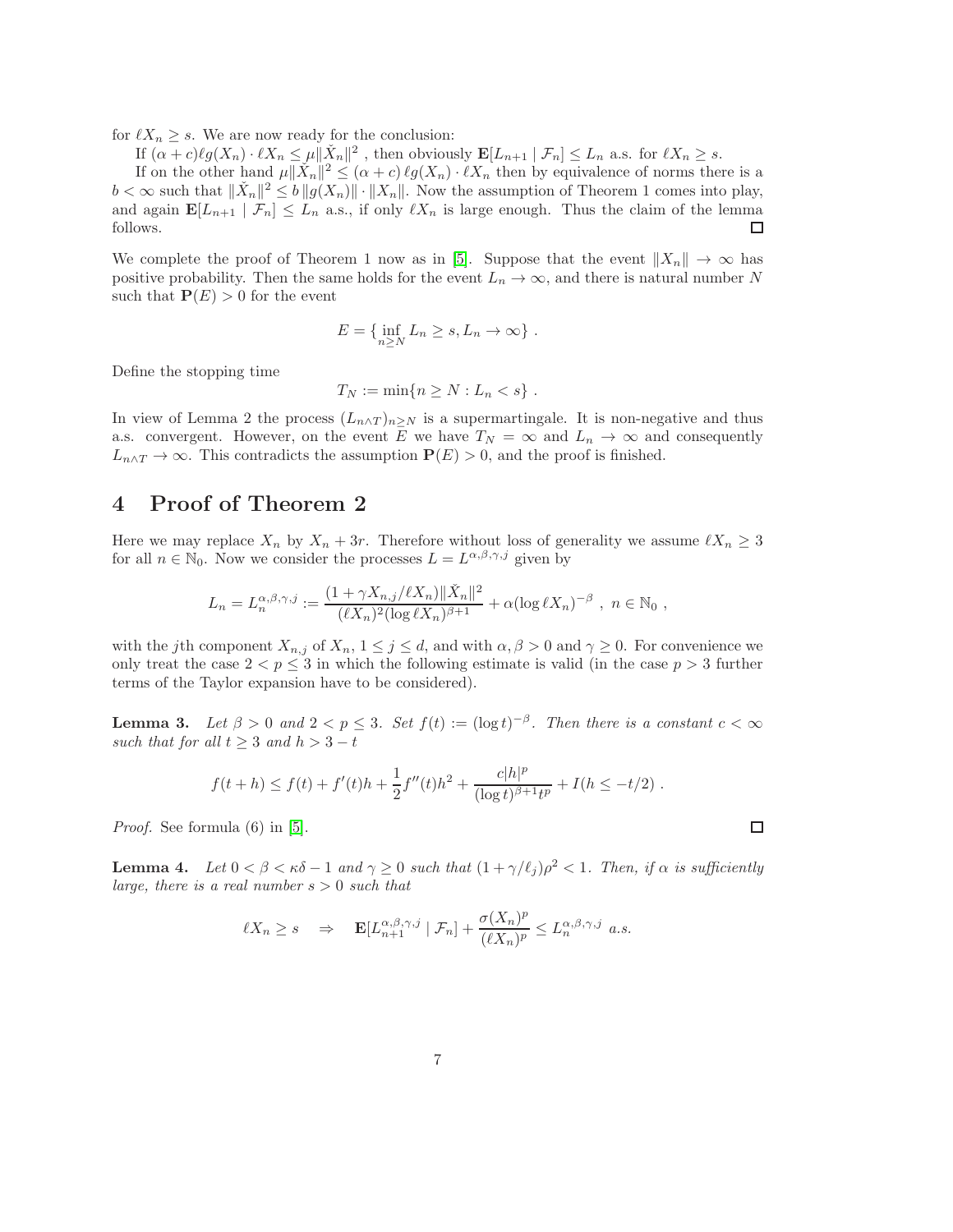Proof. We proceed similarly as in the proof of Lemma 2. Here instead of  $(15)$  we have the estimate

$$
(1 + \gamma X_{n+1,j}/\ell X_{n+1}) \frac{\|\check{X}_{n+1}\|^2}{(\ell X_{n+1})^2 (\log \ell X_{n+1})^{\beta+1}}
$$
  
\n
$$
\leq (1 + \gamma/\ell_j)(1 + \gamma X_{n,j}/\ell X_n) \frac{(1 + \mu)\rho^2 \|\check{X}_n\|^2 + c(\ell g(X_n))^2 + c\|\xi_{n+1}\|^2}{(1 - \mu)^2 (\ell X_n)^2 (\log \ell X_n + \log(1 - \mu))^{1+\beta}}
$$
  
\n
$$
+ \lambda^2 I(\ell \xi_{n+1} < -\mu \ell X_n)
$$

By assumption on  $\gamma$  and for  $\mu > 0$  sufficiently small this implies

$$
\mathbf{E} \Big[ \frac{(1+\gamma X_{n+1,j}/\ell X_{n+1}) \|\check{X}_{n+1}\|^2}{(\ell X_{n+1})^2 (\log \ell X_{n+1})^{\beta+1}} \Big| \mathcal{F}_n \Big] \tag{18}
$$
\n
$$
\leq (1-\mu) \frac{(1+\gamma X_{n,j}/\ell X_n) \|\check{X}_n\|^2}{(\ell X_n)^2 (\log \ell X_n)^{\beta+1}} + c \frac{(\ell g(X_n))^2 + \sigma^2(X_n)}{(\ell X_n)^2 (\log \ell X_n)^{\beta+1}} + c \frac{\sigma^p(X_n)}{(\ell X_n)^p} \text{ a.s.}
$$

with some  $c < \infty$ .

Next from Lemma 3 with  $t = \ell X_n$  and  $h = \ell g(X_n) + \ell \xi_{n+1}$ , from [\(12\)](#page-4-3) and [\(14\)](#page-5-0) and from  $\ell g(X_n) \geq 0$ 

<span id="page-7-0"></span>
$$
f(\ell X_{n+1}) \le f(\ell X_n) + f'(\ell X_n)(\ell g(X_n) + \ell \xi_{n+1})
$$
  
+  $\frac{1}{2} f''(\ell X_n)((1 + \mu)(\ell \xi_{n+1})^2 + (1 + \mu^{-1})(\ell g(X_n))^2)$   
+  $c \frac{(\ell g(X_n))^p + |\ell \xi_{n+1}|^p}{(\log \ell X_n)^{\beta+1}(\ell X_n)^p} + I(\ell \xi_{n+1} \le -\ell X_n/2)$ 

for a suitable  $c > 0$ . Since  $f''(t) \sim \beta(\log t)^{-\beta - 1} t^{-2}$  for  $t \to \infty$ ,

$$
\mathbf{E}[f(\ell X_{n+1}) | \mathcal{F}_n] \le f(\ell X_n) - \beta \frac{\ell g(X_n)}{(\log \ell X_n)^{\beta+1} \ell X_n} + \frac{\beta}{2} \frac{(1+2\mu)\sigma^2(X_n) + c(\ell g(X_n))^2}{(\log \ell X_n)^{\beta+1} (\ell X_n)^2} + c \frac{(\ell g(X_n))^p + \sigma^p(X_n)}{(\log \ell X_n)^{\beta+1} (\ell X_n)^p} + c \frac{\sigma^p(X_n)}{(\ell X_n)^p} \text{ a.s.}
$$

for  $\ell X_n$  sufficiently large. Combining this estimate with [\(18\)](#page-7-0) and choosing  $\alpha$  large enough we obtain in view of [\(3\)](#page-1-1) and [\(5\)](#page-1-2)

$$
\mathbf{E}[L_{n+1} | \mathcal{F}_n] + \frac{\sigma^p(X_n)}{(\ell X_n)^p} \le L_n - \mu \frac{\|\check{X}_n\|^2}{(\ell X_n)^2 (\log \ell X_n)^{\beta+1}} + ((\alpha+1)c+1) \frac{\sigma^p(X_n)}{(\ell X_n)^p} + \frac{\alpha \beta}{(\log \ell X_n)^{\beta+1}} \Big(\frac{1+3\mu}{2} \frac{\sigma^2(X_n)}{(\ell X_n)^2} - (1-\mu) \frac{\ell g(X_n)}{\ell X_n}\Big) \text{ a.s.}
$$

for  $\ell X_n$  sufficiently large. From [\(A2\)](#page-2-1) we have for  $0 < \beta < \kappa \delta - 1$ 

$$
\frac{\sigma^p(x)}{(\ell x)^p} = O\left(\frac{\sigma^2(x)}{(\ell x)^2 (\log x)^{\kappa \delta}}\right) = o\left(\frac{\sigma^2(x)}{(\ell x)^2 (\log x)^{\beta + 1}}\right) \text{ for } \|x\| \to \infty.
$$

Therefore for  $0 < \mu < 1$  sufficiently small

$$
\mathbf{E}[L_{n+1} | \mathcal{F}_n] + \frac{\sigma^p(X_n)}{(\ell X_n)^p} \le L_n - \mu \frac{\|\check{X}_n\|^2}{(\ell X_n)^2 (\log \ell X_n)^{\beta+1}} + \frac{\alpha \beta (1-\mu)}{(\log \ell X_n)^{\beta+1}} \left(\frac{1+\varepsilon \sigma^2(X_n)}{2} - \frac{\ell g(X_n)}{\ell X_n}\right) \text{ a.s.}
$$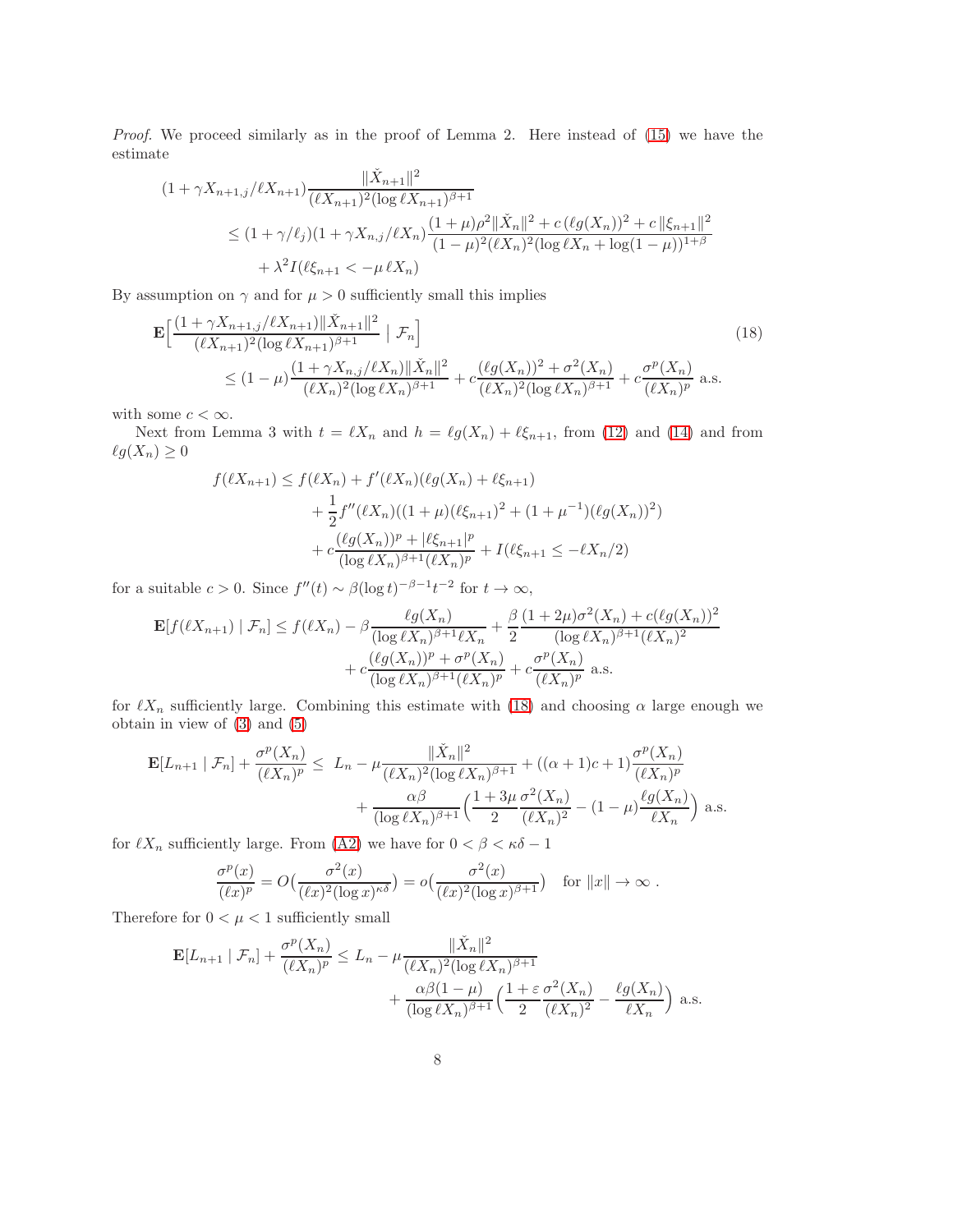if  $\ell X_n$  is large enough. We come to the conclusion:

If  $\|\check{X}_n\| \geq b\sigma(\check{X}_n)$  with some sufficiently large b, then the last estimate implies the claim  $\mathbf{E}[L_{n+1} | \mathcal{F}_n] + \sigma^p(X_n) / (\ell X_n)^p \leq L_n$ . If on the other hand  $\|\check{X}_n\| \leq b\sigma(X_n)$ , then the assumption of Theorem 2 applies and again the claim follows. П

For the proof of Theorem 2 we again construct a supermartingale, this time from  $L = L^{\alpha,\beta,\gamma,j}$ . Observe that for some  $s > 0$  and for  $m, m' > 0$  and  $t > s$  fulfilling

$$
\alpha(\log s)^{-\beta} \ge m > m' \ge (1 + \gamma/\ell_j)\lambda^2(\log t)^{-\beta - 1} + \alpha(\log t)^{-\beta}
$$

with  $\lambda > 0$  from formula [\(10\)](#page-4-0) we have

$$
L_n \le m \Rightarrow \ell X_n \ge s ,
$$
  

$$
L_n \ge m' \Rightarrow \ell X_n \le t .
$$

If we choose  $\alpha$ ,  $\beta$ ,  $\gamma$  and s as demanded in Lemma 4, then  $(m \wedge L_n)_{n\geq 0}$  becomes a non-negative supermartingal, which thus is a.s. convergent. Then up to a null-event there arise three possibilities. Either  $L_n \to 0$ , then  $\ell X_n \to \infty$ . Or lim inf<sub>n</sub>  $L_n \geq m$ , then lim sup<sub>n</sub>  $\ell X_n \leq t$ . Or else  $L_n$ has a limit  $0 < L_{\infty} < m$ , then  $s \leq \liminf_{n} \ell X_n < \infty$ .

In order to transfer these alternatives to the process  $(X_n)_{n\geq 0}$  we choose different  $\beta_1, \beta_2 > 0$ and a  $\gamma > 0$  fitting the assumptions of Lemma 4. We consider the processes

$$
L^0 := L^{\alpha,\beta_1,0,1} \ , \ L^1 := L^{\alpha,\beta_1,\gamma,1} \ , \ \dots \ , \ L^d := L^{\alpha,\beta_1,\gamma,d} \ , \ L^{d+1} := L^{\alpha,\beta_2,0,1}
$$

and for some  $s, t, m > 0$  the events

$$
E := \{ \ell X_n \to \infty \}, \ E' := \{ \limsup_n \ell X_n \le t \},
$$
  

$$
E'' := \bigcap_{i=0}^{d+1} \{ s \le \liminf_n \ell X_n < \infty, L_n^i \to L_\infty^i \text{ with } 0 < L_\infty^i < m \}.
$$

We let  $\alpha, s, t$  large enough and m small enough such that the above conclusion for  $L = (L_n)_{n>0}$ applies simultaneously to all processes  $L^0, \ldots, L^{d+1}$ . Then  $P(E \cup E' \cup E'') = 1$ .

Let us show that  $P(E'') = 0$  for s sufficiently large. We have

$$
L_n^0 = L_n^{d+1} (\log \ell X_n)^{\beta_2 - \beta_1} .
$$

Thus the sequence  $\ell X_n$  is convergent on  $E''$  with  $s \leq \lim_{n \ell X_n} \ell X_n < \infty$ . This means that the random variables  $\hat{X}_n = r\ell X_n$  converge on E''. Next from the definition of  $L^0$  it follows that the sequence  $\|\check{X}_n\|$  converges on the event E'' with some limit Z. If  $Z = 0$  then  $\check{X}_n \to 0$ , and we obtain that  $X_n = \hat{X}_n + \check{X}_n$  is convergent on E''. If on the other hand  $Z > 0$ , then we see from the convergence of  $L_n^1, \ldots, L_n^d$  that the components  $X_{n,1}, \ldots, X_{n,d}$  all converge on  $E''$ . Again we conclude that  $X_n$  is a convergent sequence on the event E''. Let  $X_\infty$  be the limit.

Now, given  $u > 0$ , if we choose s sufficiently large then from  $s \leq \lim_{n} \ell X_n < \infty$  on  $E''$  we obtain  $u \leq ||X_\infty|| < \infty$  by equivalence of norms. Therefore assumption [\(A2\)](#page-2-1) may be applied and we obtain  $\mathbf{P}(E'') = 0$  and consequently  $\mathbf{P}(E \cup E') = 1$ . By equivalence of norms this translates into the first assertion of Theorem 2.

For the second assertion we switch back to the supermartingale  $m \wedge L$  with  $\gamma = 0$ . Let  $c > t$ be such that

$$
\alpha(\log c)^{-\beta} + \lambda^2(\log c)^{-\beta - 1} < \alpha(\log t)^{-\beta} \; .
$$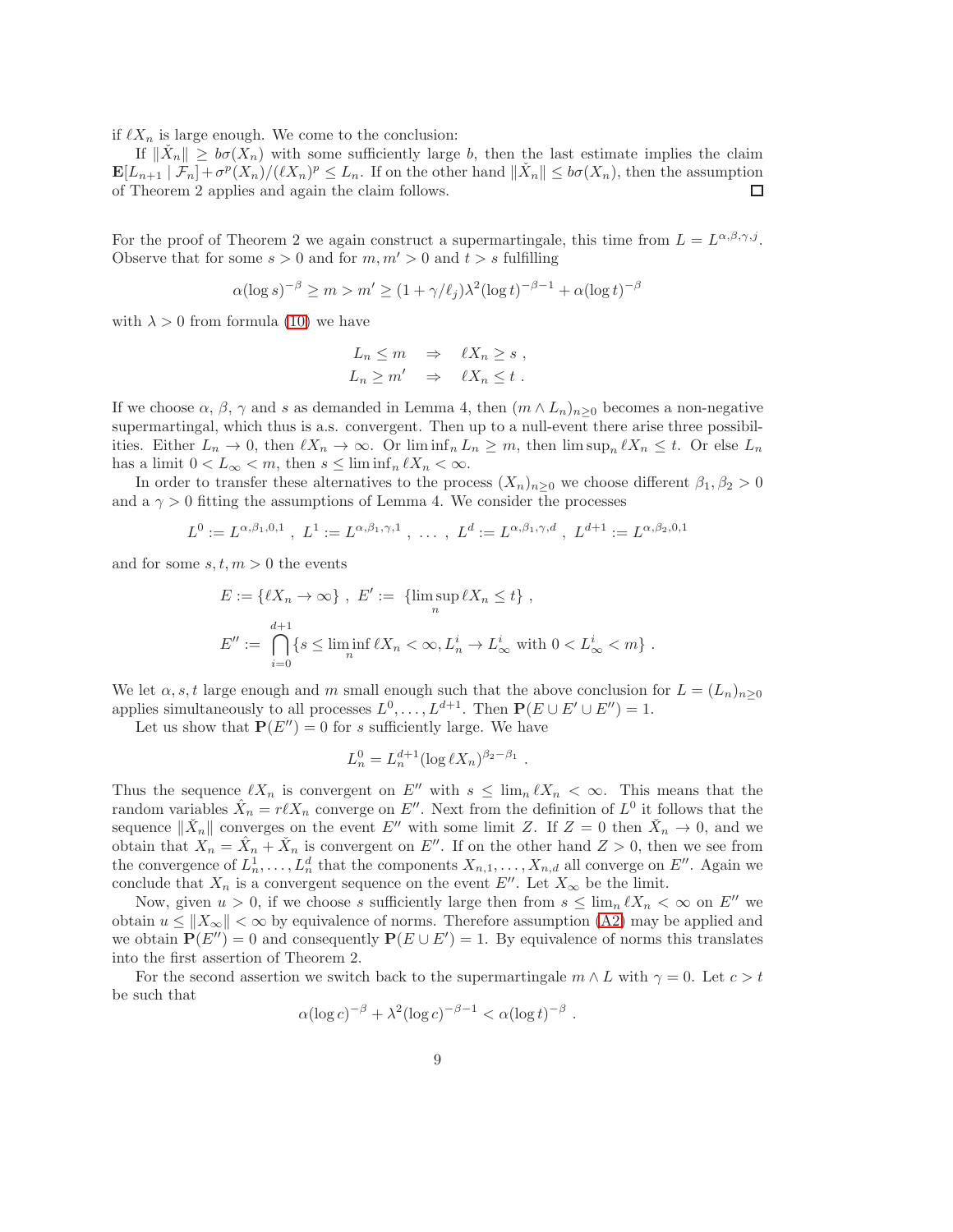From the assumption of this assertion and by equivalence of norms there is a natural number N such that  $\mathbf{P}(\ell X_N > c) > 0$ . It follows

$$
\mathbf{E}[m \wedge L_N; \ell X_N > c] < \alpha (\log t)^{-\beta} \mathbf{P}(\ell X_N > c) .
$$

From the supermartingale property of  $m \wedge L$  and Fatou's Lemma

$$
\mathbf{E}[\lim_n m \wedge L_n; \ell X_N > c] < \alpha(\log t)^{-\beta} \mathbf{P}(\ell X_N > c) .
$$

If now  $\mathbf{P}(E') = 1$ , then  $\lim_n m \wedge L_n \ge \alpha(\log t)^{-\beta}$  a.s. which contradicts the last inequality. Therefore it follows  $P(E) > 0$ . This gives the second assertion.

For the last assertion we first show that

$$
\|\xi_{n+1}\| = o(\|X_n\|) \text{ a.s. on the event } \|X_n\| \to \infty. \tag{19}
$$

Define

<span id="page-9-0"></span>
$$
L'_n := L_n + \sum_{k=0}^{n-1} \frac{\sigma^p(X_k)}{(\ell X_k)^p}
$$

and for a natural number N

$$
T_N := \min\{n \ge N : \ell X_n < s\} \; .
$$

If again  $\alpha, \beta, \gamma$  and s are chosen in accordance with Lemma 4 then  $(L'_{n \wedge T_N})_{n \geq 0}$  is a non-negative supermartingal and thus a.s. convergent. It follows

$$
\sum_{k=0}^\infty \frac{\sigma^p(X_k)}{(\ell X_k)^p}<\infty\text{ a.s. on the event }T_N=\infty\ .
$$

Now in view of the first assertion of this theorem  $\{T_N = \infty\} \uparrow \{ \ell X_n \to \infty\}$  for  $N \to \infty$ , if only s is sufficiently large. Therefore

$$
\sum_{k=0}^{\infty} \frac{\sigma^p(X_k)}{(\ell X_k)^p} < \infty \text{ a.s. on the event } \|X_n\| \to \infty .
$$

Because of [\(A1\)](#page-1-3) and the Markov inequality this entails for every  $\eta > 0$ 

$$
\sum_{k=0}^{\infty} \mathbf{P}(\|\xi_{k+1}\| > \eta \ell X_k \mid \mathcal{F}_k) < \infty \text{ a.s. on the event } \|X_n\| \to \infty ,
$$

and the martingale version of the Borel-Cantelli Lemma (see [\[2\]](#page-11-8), Theorem 5.3.2) implies [\(5\)](#page-1-2).

Now from  $(11)$ ,  $(3)$  and  $(19)$  we obtain that

$$
\|\check{X}_{n+1}\| \le \rho \|\check{X}_n\| + Y_n
$$
 with  $Y_n = o(\|X_n\|)$  a.s. on  $\|X_n\| \to \infty$ .

By induction

$$
\|\check{X}_{n+1}\| \le \|\check{X}_0\| + \sum_{k=0}^n \rho^{n-k} Y_k.
$$

Since  $\rho < 1$  it follows

$$
\|\check{X}_n\| = o(\|X_n\|)
$$
 a.s. on the event 
$$
\|X_n\| \to \infty
$$
.

On the other hand  $\hat{X}_n/\|\hat{X}_n\| = r/\|r\|$ . This yields the last claim of Theorem 2.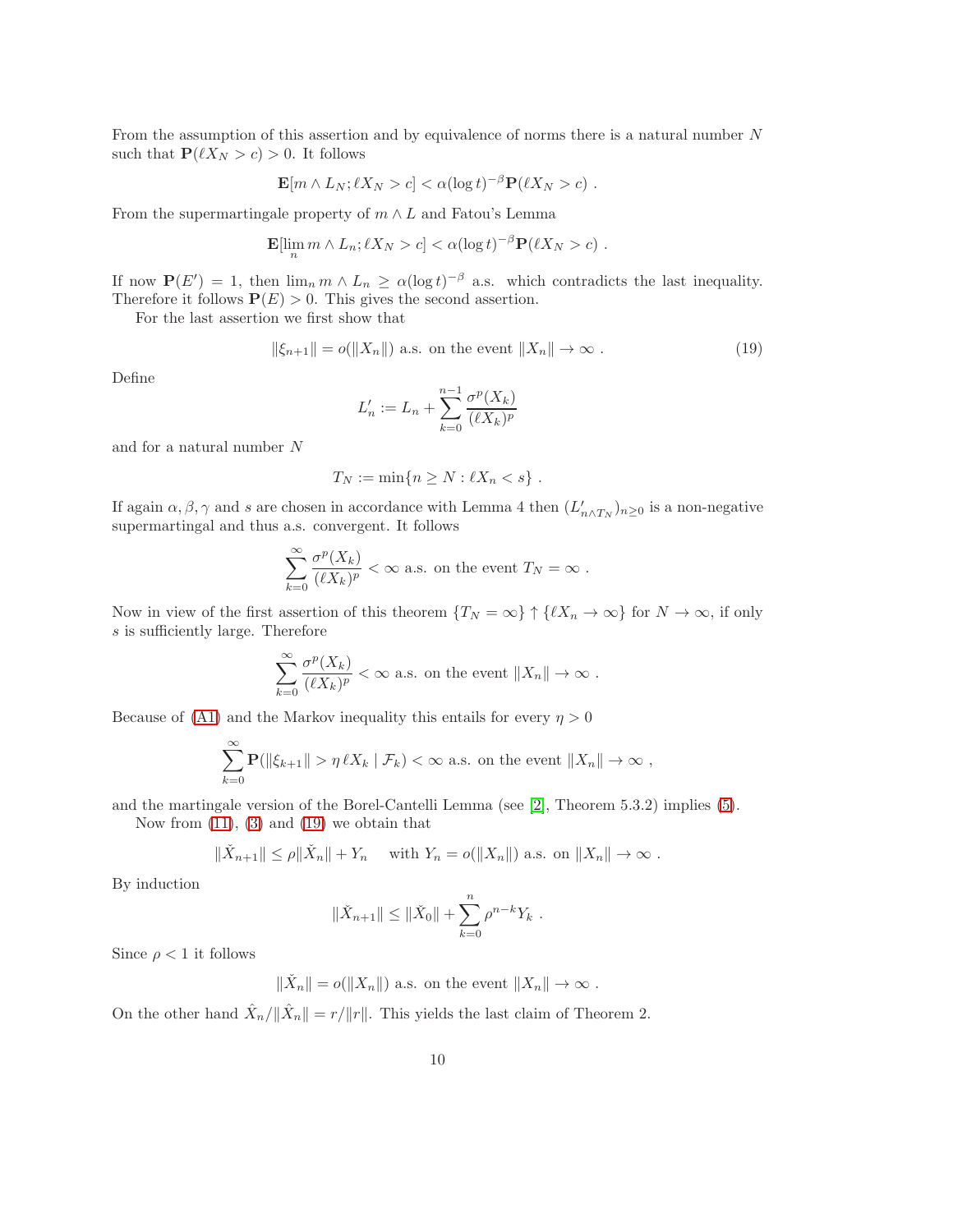#### 5 A counterexample

We discuss an example in dimension  $d = 2$ , which can be easily lifted to higher dimensions. In this section we use the  $l_1$ -norm  $||x|| := |x_1| + |x_2|$  for  $x = (x_1, x_2)^T$ . Let

$$
M = \frac{1}{2} \begin{pmatrix} 1 & 1 \\ 1 & 1 \end{pmatrix} , \quad r = \begin{pmatrix} 1 \\ 1 \end{pmatrix} , \quad \ell = \frac{1}{2} (1, 1) .
$$

Let  $\overline{g}(t), \overline{\sigma}(t), t \geq 0$ , be two functions such that  $\overline{\sigma}$  is differentiable and for  $t \geq 0$ 

$$
\lim_{t \to \infty} \sigma'(t) = 0 \quad \text{and} \quad \forall t > 0 : 0 < \overline{g}(t) \le \overline{\sigma}(t) \le t/2 , \ |\sigma'(t)| < \frac{1}{2} .
$$

(For definiteness make  $(0,0)^T$  an absorbing state.) Define for  $x \in \mathbb{R}^2_+$ 

$$
\sigma(x) := \overline{\sigma}(\ell x) , \ g(x) := \begin{cases} \overline{g}(\ell x) r & \text{if } ||\check{x}|| \le \sigma(x) \\ (0,0)^T & \text{else.} \end{cases}
$$

Let  $\chi_n, \zeta_n, n \geq 1$ , be independent,  $\mathbb{R}^2$ -valued random variables with

$$
\mathbf{P}(\chi_n = (1,1)^T) = \mathbf{P}(\chi_n = -(1,1)^T) = \mathbf{P}(\zeta_n = (1,-1)^T) = \mathbf{P}(\zeta_n = (-1,1)^T) = \frac{1}{2}.
$$

Define the Markov chain  $X = (X_n)_{n \geq 0}$  inductively by  $X_0 = r$ ,

$$
\xi_{n+1} := \sigma(X_n)\chi_{n+1} + \sigma(X_n)\zeta_{n+1}I(\|\check{X}_n\| \le \sigma(X_n))
$$

and [\(1\)](#page-0-0). Note that M is the orthogonal projection on the subspace spanned by r. This together with the condition  $\sigma(x) = \overline{\sigma}(x) \leq \ell x/2$  guarantees that the process X never exists from the quadrant  $\mathbb{R}^2_+$ . The conditions assumptions [\(3\)](#page-1-1), [\(4\)](#page-1-0), [\(5\)](#page-1-2) and [\(A1\)](#page-1-3) are fulfilled, and the same is true for [\(A2\)](#page-2-1) and [\(A3\)](#page-2-0) under mild conditions on  $\overline{g}$  and  $\overline{\sigma}$ . However, due to the definition of  $g(x)$ , the condition [\(7\)](#page-2-2) will never be satisfied for  $b > 1$ , no matter how  $\overline{q}$  and  $\overline{\sigma}$  are chosen. We shall see that indeed the conclusion of Theorem 2 fails, even though [\(7\)](#page-2-2) can be achieved for  $b \leq 1$  (but not all b). The reason is that the process  $X$  again and again leaves the region defined by the inequality  $\|\check{x}\| \leq \sigma(x)$ .

To prove this claim notice that from our assumptions for  $t > 0$ 

$$
\overline{\sigma}(t+\overline{g}(t)\pm \overline{\sigma}(t)) < \overline{\sigma}(t)+\frac{1}{2}(\overline{g}(t)+\overline{\sigma}(t)) \leq 2\overline{\sigma}(t) .
$$

If now  $\check{X}_n = 0$  then from the definitions

$$
\ell X_{n+1} = \ell X_n + \overline{g}(\ell X_n) + \overline{\sigma}(\ell X_n)\ell \chi_{n+1} \quad \text{and} \quad \|\check{X}_{n+1}\| = \overline{\sigma}(\ell X_n) \|\zeta_{n+1}\| = 2\sigma(X_n) .
$$

From the previous inequality it follows  $\sigma(X_{n+1}) < 2\sigma(X_n)$ . Thus  $\sigma(X_{n+1}) < ||\tilde{X}_{n+1}||$  and consequently from our definitions  $\check{X}_{n+2} = 0$ .

Therefore, since we started with  $\check{X}_0 = 0$ , we have  $\check{X}_{2n} = 0$  and  $\|\check{X}_{2n+1}\| > \sigma(X_{2n+1})$  for all  $n \in \mathbb{N}_0$ . Then  $\hat{X}_{2n}, n \geq 0$ , or (what amounts to the same thing)  $\overline{X}_n := \ell X_{2n}, n \geq 0$ , is a Markov chain. Inserting our definitions we get

$$
\overline{X}_{n+1} = \overline{X}_n + \overline{g}(\overline{X}_n) + \overline{\xi}_{n+1} \quad \text{with} \quad \overline{\xi}_{n+1} := \overline{\sigma}(\overline{X}_n) \ell \chi_{2n+1} + \overline{\sigma}(\ell X_{2n+1}) \ell \chi_{2n+2} .
$$